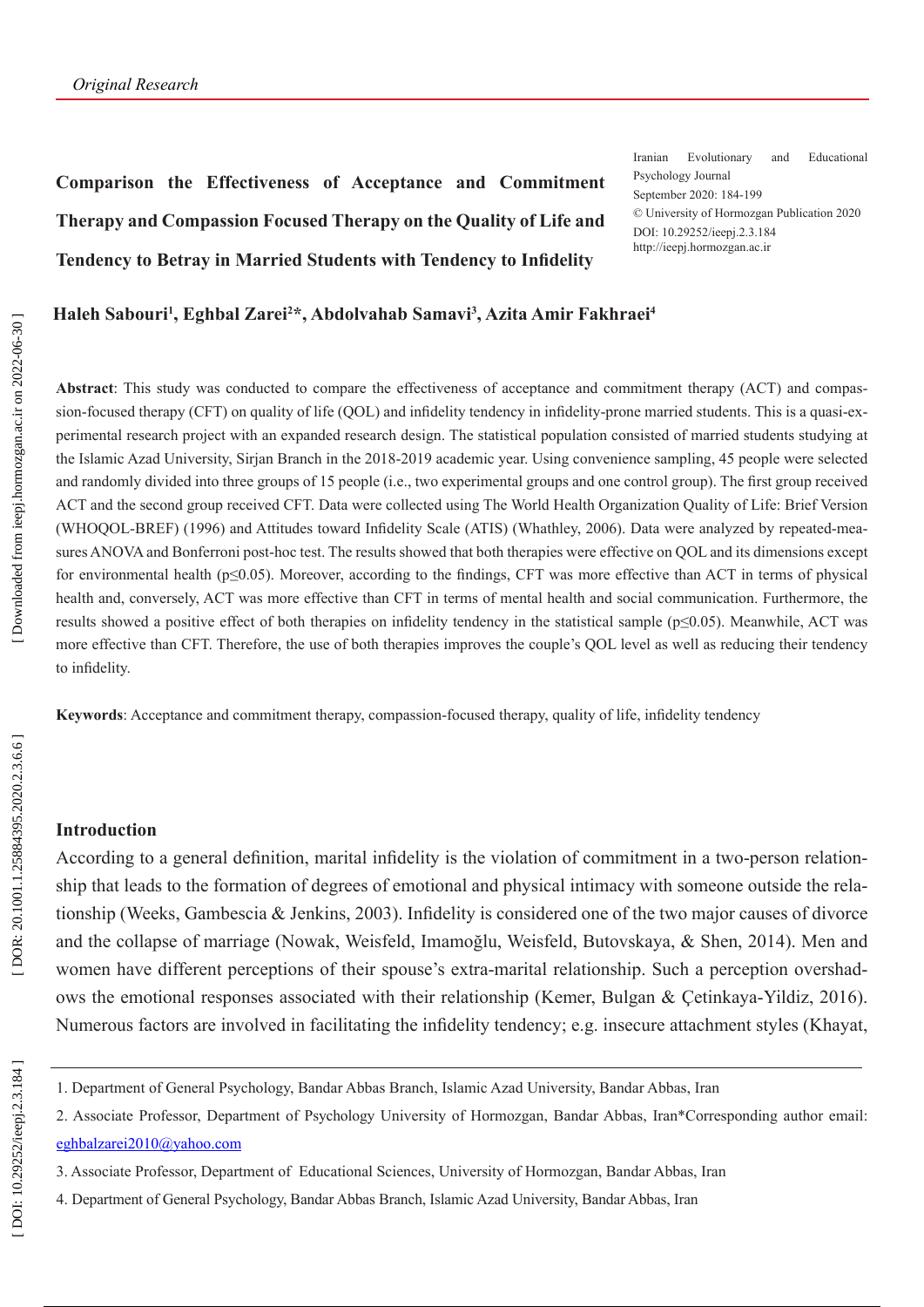Atari, Karaei, 2018, Barata and Kane, 2005), maladaptive schemas (Zeigler-Hill, Green, Arnau, Sisemore, Myers, 2011; Aslani, Samadi Fard, & Sorani, 2015), infidel parents, emphasis on individualism and personal advancement in schools and universities, and subsequently replacing individual values with collective values, feeling less attachment to the spouse, emotional investment, and low intimacy (Ijtehadi and Vahedi, 2016). It has been estimated that 21-70% of women and 26-75% of American men have committed adultery (infidelity) at least once in their married life (Marchese Jeanfreau, 2009). Although some studies have pointed out the subject, there are no accurate statistics on this in Iran. For example, the highest number of domestic homicides (i.e., 30%) is related to women killed by their husbands due to having an affair (extra-marital relationship) and suspicion (distrust). On the other hand, 22% of domestic homicides are related to men killed by their wives; in 40% of cases, women have killed their husbands (Aghagedi, Golparvar, Aghaei, 2018). Kaveh (2008, quoted from Ijtehadi and Vahedi, 2017) concluded that 48% of women had evidence that their husbands are in a re lationship with other women, 27% of men had sex with someone other than their wives, and 38% of women thought of having an emotional relationship with another man. Moreover, 13% of them thought of cheating on their spouses, of which 13% had an emotional relationship and 2% had sex. Hawkins AJ, Willoughby BJ, Doherty (2012) concluded that marital infidelity is one of the main reasons for divorce and referral to family counseling clinics. In 2013, The Gallup Institute showed that 91% of American adults believe that marital infidelity is illegitimate and morally wrong (Asayesh, Farahbakhsh, Delavar, Salimi Bajestani, 2018).

Studies on evolutionary psychology showed gender differences in response to the type of infidelities. From an evolutionary point of view, men evaluate their partner's sexual infidelity as more negative than emotional infidelity and show a stronger reaction to it, while women show the strongest reactions to emotional infidelity (Tagler & Jeffers, 2013). According to evolutionary studies, people with avoidant attachment styles suffer more from sexual infidelity rather than emotional infidelity (Kelly and Jack, 2006, quoted from Brase, Adair, & Monk, 2014).

Infidelity tendency can affect the quality of life (QOL) of people. QOL is the level of physical, psycholog ical, and social well-being perceived by the individual, which indicates the degree to which the individual is satisfied with life blessings (Salimzadeh, Iftekhar, Pourreza, and Moghim Beigi, 2007). It includes three dimensions namely emotional, psychological, and social). The emotional dimension means feeling satisfied with life, the psychological dimension means having a rich life, and the social dimension refers to a sense of worthiness in social relationships (Wersebe, Lieb, Meyer, Hofer & Gloster, 2018). Ezzati and Kakabarai (2016) concluded that QOL could predict marital infidelity. Couple's QOL is an important aspect of family life that forms the psychological health and well-being of couples (Allendorf & Ghimire, 2013) and has a high correlation with their physical and psychological health. Therefore, it is considered as one of the significant predictors of a successful marriage and avoidance of marital infidelity .

Various studies and theories have been conducted and proposed so far about the factors and reasons for the emergence of extramarital affairs and sexual variety seeking (SVS) and its treatment and prevention methods. One such approach is Acceptance and Commitment Therapy (ACT) with six processes, which lead to psy chological resilience. These include acceptance, cognitive defusion (aka deliteralization), self as the observ er, a connection to the present, values, and committed action (Hayes, 2005). This treatment method causes people to change their relationship with their inner experiences (Arjmand Qajour and Eghbali, 2018). Verbal interactions in childhood and puberty affect a couple's future relationships. Thus, according to the theory of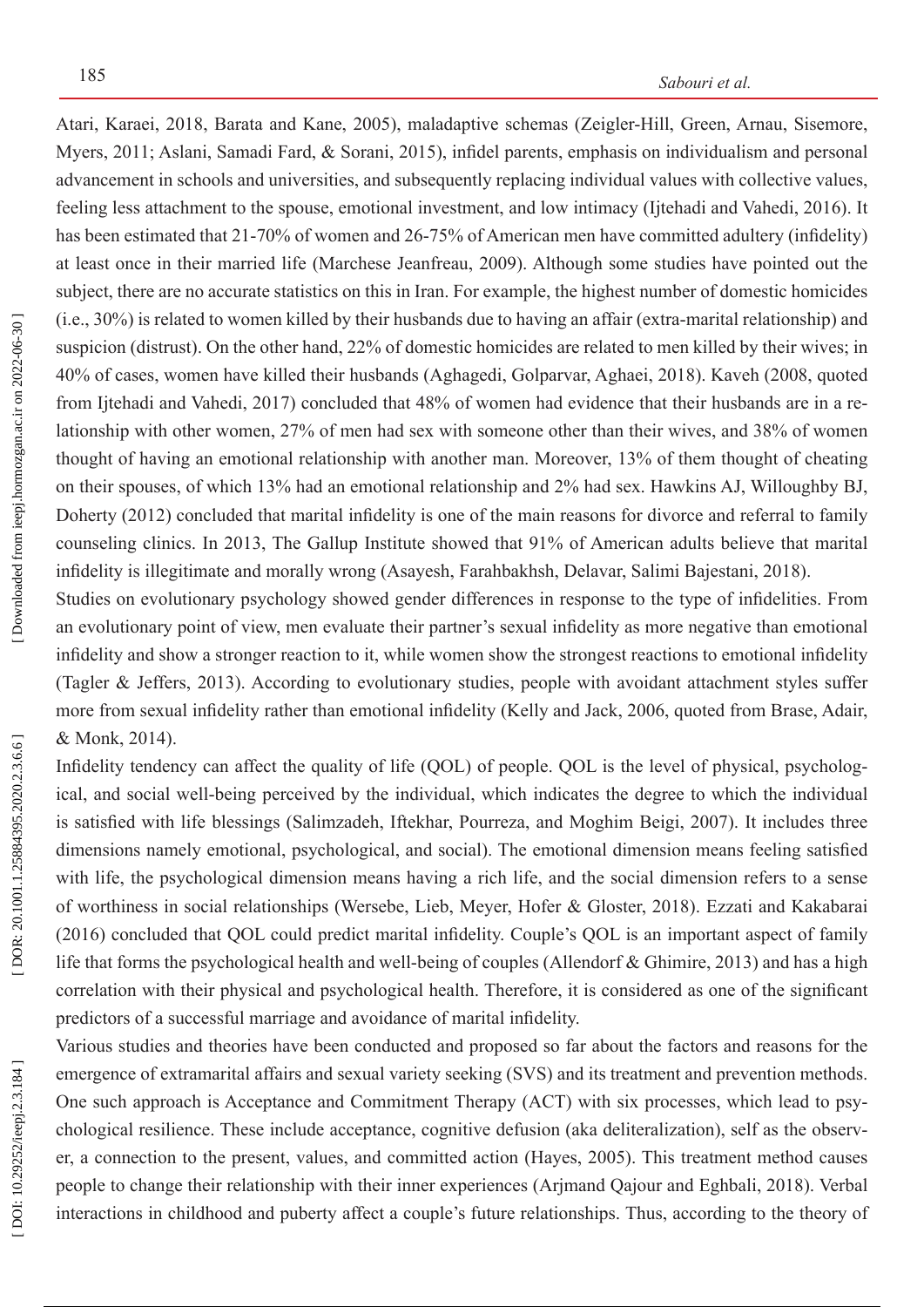communication framework, as the basis of the ACT approach, language and verbal interactions enrich the experience of love and intimacy, and at the same time cause problems. These problems can be solved using this method (Dahl, Stewart, Martell, Kaplan, 2014). Several studies have examined the effectiveness of ACT on infidelity tendency (Honarparvaran and Barati, 2016), motivation for infidelity of depressed women (Abbassi Cheshmeh Golek-e Sofla and Pour Kamal, 2019), marital satisfaction (Burpee & Langer, 2005), in timate interpersonal relationships (Baruch, Kanter& Busch, 2012), reduced marital frustration and increased quality of marital life (Nazari, Fallah Zadeh, Nazar Boland, 2017), marital boredom and commitment (Amidi Simkani, Najjar Pourian, Samavi, 2018), intimacy and forgiveness of couples (Saadatmand, Bassak Nejad, Amanollahi, 2017), self-efficacy and marital satisfaction (Kohodayari Fard, Hejazi, Hosseini Nejad, 2015), depression and infidelity tendency (Folke, Parling, Melin, 2012), increased marital forgiveness and intimacy (Ghassedi, Bagheri, & Kianmanesh, 2019), decreased depression and QOL (Mofid, Fatehi Zadeh, & Dorosti, 2017; Azizi & Ghassemi, 2017), increased QOL in cancer patients (Fashler, Samantha, Weinrib, Aliza, Azam, Katz, 2018), increased QOL in overweight women (Palmeira, Cunha & Pinto-Guveia, 2019), increased QOL in mothers of children with autism (Zare Bidaki and Jahangiri, 2019), and increased QOL in hypertensive women (Saeedian, Sohrabi, & Zemestani, 2019).

In the Compassion-Focused Therapy (CFT) approach discussed in the present study, individuals establish a kind relationship with themselves that reduces self-criticism and internalized shame. Neff & Gilbert are the pioneers in this area. According to this intervention, external thoughts, factors, images, and soothing behav iors must be internalized; in this case, the human mind can also relax in the face of these inner thoughts, as it reacts to external factors (Gilbert, 2014). Besides, in CFT, people are taught not to avoid and suppress their painful feelings; therefore, they can identify and feel compassion toward their experiences (Irons & Lad, 2017). CFT has been studied in various examples. These include its impact on QOL, self-management, and emotion management (Benzo, Kirsch, Abascal-Bolado, & Dulohery, 2015), its effectiveness on QOL of ad olescent girls with high-risk behaviors (Barghandan, Akbari, Khalatbari, Varasteh, 2018), the tendency to di vorce and intimate attitudes of married women (Dasht Bozorgi, Askari, & Askari, 2017), emotion regulation (emotional self-regulation) of women affected by infidelity (Dash Bozorgi, 2017), QOL (Navab, Dehghani, & Salehi, 2018), and QOL of patients with multiple sclerosis (MS) (Shaker Nejad, Moazzen, Hamidi, Hash emi, Bazaz Zadeh, & Badaghi, 2017). To the best of our knowledge, there is no comparative research on the effect of these two therapies on the infidelity tendency and QOL of Iranian couples. In recent decades, infidel ity is the most important factor in the increase in divorce rates. Therefore, the necessary solutions should be provided to address it to avoid the material and spiritual costs of the broken marital bond imposed on society. Hence, this study aimed to compare the effectiveness of ACT and CFT on QOL and infidelity tendency, as well as a three-month follow-up, in married students prone to infidelity .

#### **Material and Method**

This is a quasi-experimental research project with an extended research design (pre-test-post-test, with two experimental groups and one control group). The statistical population consisted of all married students aged 20-47 with an average age of 33.5 years ( $n = 700$ ) studying at Islamic Azad University, Sirjan Branch in the 2018-2019 academic year. The convenience sampling method was used to select infidelity-prone married students. In the first step, to determine the cutoff point, since the questionnaire scores are on a spectrum, 30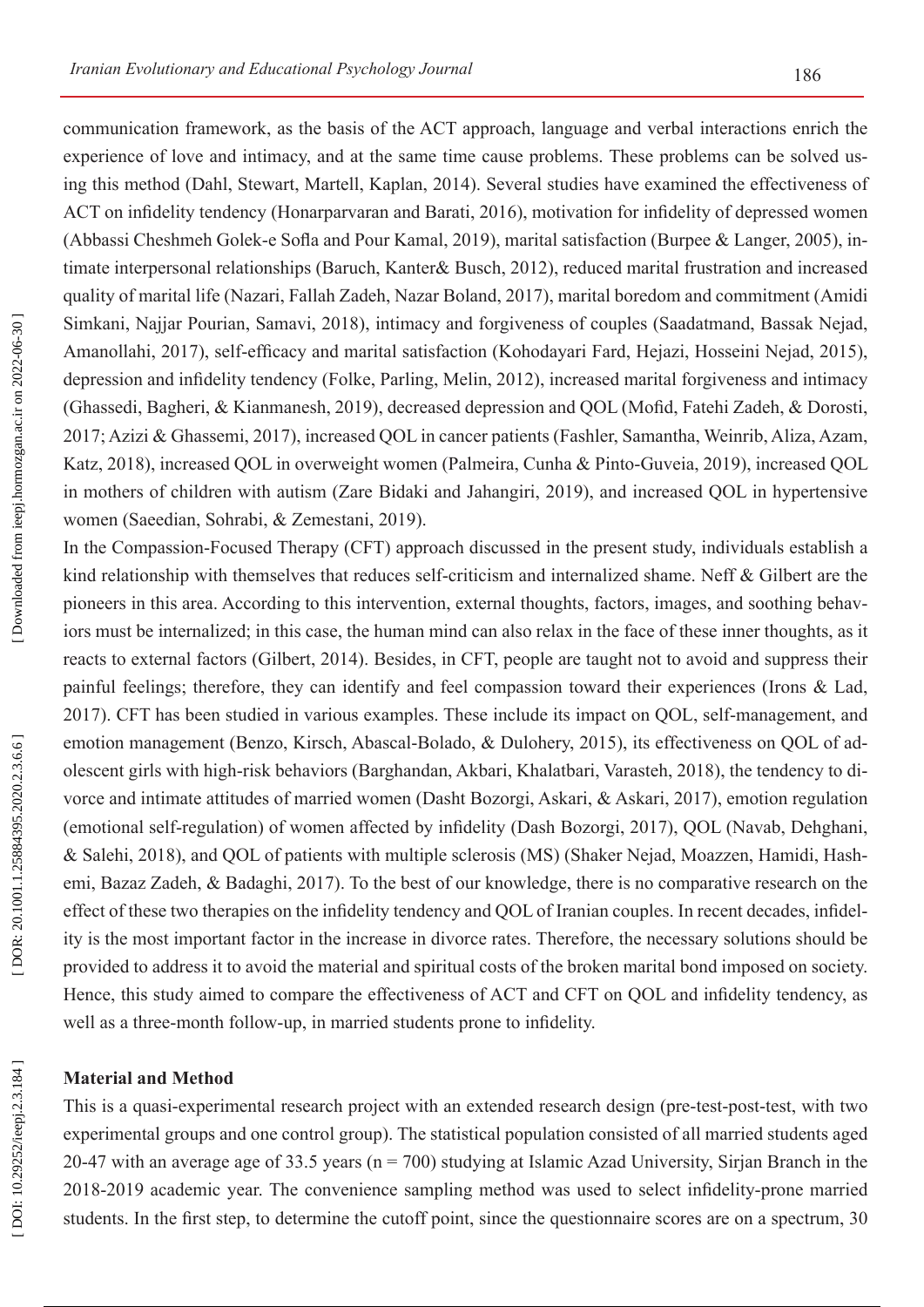married students aged 20-47 studying in technical and humanities colleges were randomly selected as pilots. They were then asked to complete questionnaires on infidelity and QOL. The cutoff score was defined after calculating the scores of these 30 individuals and estimating the mean and standard deviation of the compo nents. This cutoff score was determined on attitudes toward infidelity questionnaire (ATIS) by two standard deviations above the average of the pilot group. The cutoff score of "QOL" was found to be as low as a standard deviation below the average of the pilot group. Then, in the first step, 500 couples aged 20-47 were selected using the convenience sampling method and the ATIS was done as the first screening. In the next step, 183 individuals who got the cutoff score in the QTIQ were selected. Afterward, they entered the second screening stage and completed the QOL Questionnaire. Of those, 78 who got the cutoff score were selected using the questionnaires. Then, 45 of them were randomly selected and divided into three groups, namely two experimental groups and one control group. It is of note that the members completed the profile form, contain ing the contact number to coordinate the meeting, the location of the meetings. Furthermore, they completed the questionnaires in the post-test and follow-up stage, as well as the consent form for conscious participation in the research. The two experimental groups underwent eight 90-minute sessions (once a week) at the Islamic Azad University, Sirjan Branch, in the second semester of 2018-2019 academic year under group-based ACT and CFT. Meanwhile, the control group did not receive any treatment. At the end of the sessions, members of all three groups re-completed the questionnaires as a post-test after three months in the follow-up phase.

The interventions were based on ethical research criteria, such as reassuring participants about the confiden tiality of their information, voluntary participation in research, the researcher's commitment to answering questions about their experiences in practice, and holding workshops based on ACT and CFT therapeutic interventions for the control group after the end of the research.

# **Tools**

**Quality of Life Questionnaire:** The WHOQOL-BREF Questionnaire was developed in 1996 by a group of experts from the World Health Organization (WHO) by modifying the items of a 100-item form. It has 26 items that assess four areas, namely physical, psychological, social relationships, and general health, with 7, 6, 3, and 8 items (a total of 24 items). The first two items measure only the general area of QOL. In the study conducted by Nejat, Montazeri, Holakui Naeini, Kourosh, and Majdzadeh (2006), test-retest reliability was obtained for the following scales: physical health =  $0.77$ , mental health =  $0.77$ , social relationships =  $0.75$ , and environmental health = 0.84. Internal consistency was also obtained to be greater than 0.7 using Cronbach's alpha for all domains, while it was 0.55 for the range of the social relationship, possibly due to the small num ber of relevant items or its sensitive items.

**ATIS:** This scale, which was developed by Mark Whathley (2006), has 12 items each scored on a 7-point scale. Mark Whatley has reported Cronbach's alpha coefficient in the range of 0.87-0.90, indicating high internal consistency of the scale. Bokam et al. (2009, quoted from Mousavi, 2015) reported that Cronbach's alpha coefficient was 0.88 for the questionnaire. In Iran, the scale was used by Abdullahzadeh (2010, quoted from Mousavi, 2015) among 383 men and women randomly selected and living in Behshahr and Aliabad with a Cronbach's alpha of 0.84. In a study by Mousavi (2015), Cronbach's alpha was 0.86, indicating the optimal reliability of the scale.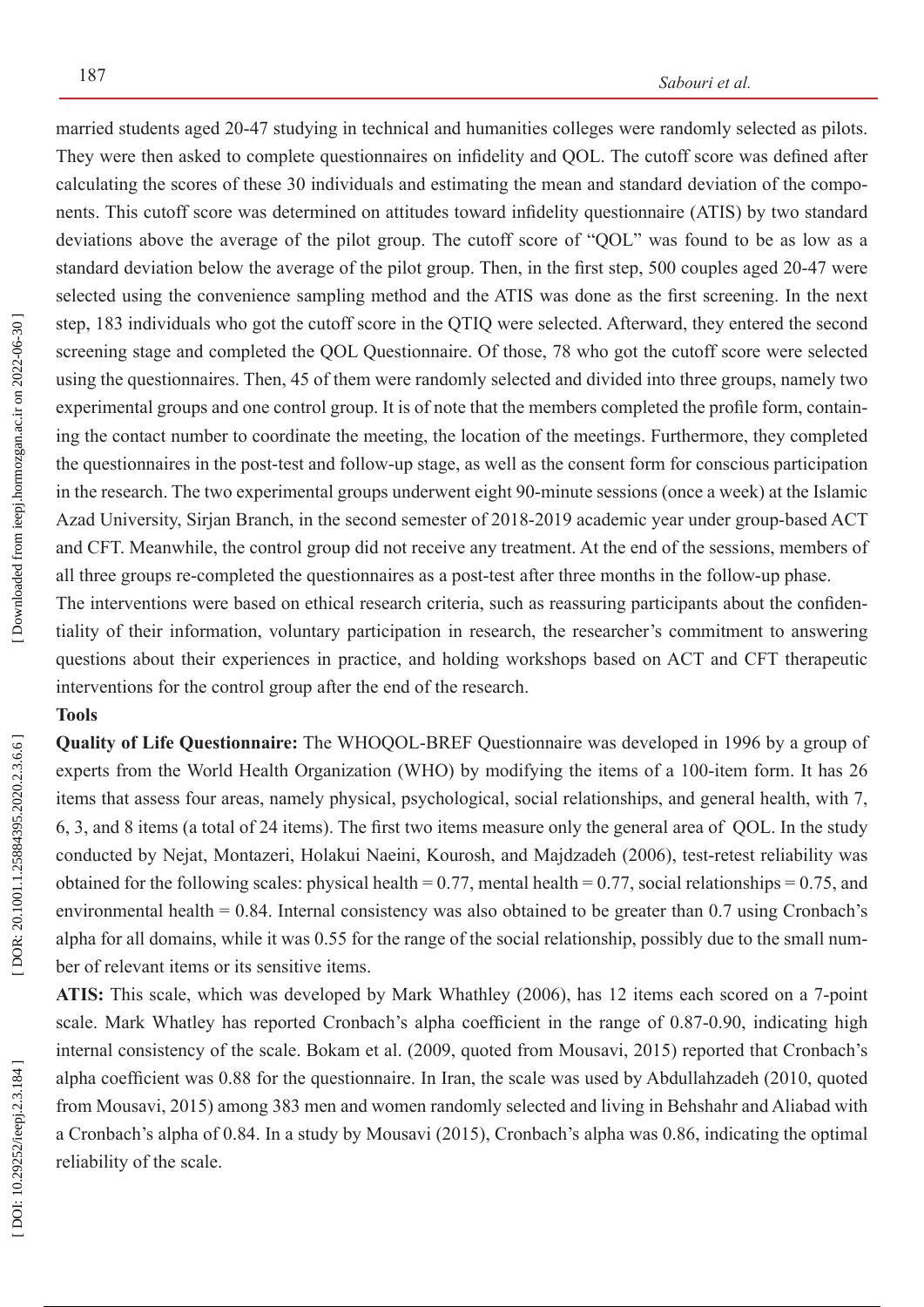|           | <b>Table 1.</b> Session structure based on ACT                                                                   |
|-----------|------------------------------------------------------------------------------------------------------------------|
|           | Establishing a therapeutic relationship, introducing the structure of the meetings and emphasizing secrecy,      |
| Session 1 | adhering to group rules, obtaining the company's consent in the research, conducting a pre-test questionnaire,   |
|           | familiarity with the ACT approach and case formulation                                                           |
| Session 2 | Summarizing the previous session and receiving feedback from students, introduction, and review of experien-     |
|           | tial avoidance and awareness of its consequences, creating creative hopelessness and giving home assignment      |
|           | Summarizing the previous session and receiving feedback from students, reviewing the assignment of the           |
| Session 3 | previous session, helping clients to identify dysfunctional control strategies and understanding the concept of  |
|           | "control is problematic", explaining the concept of acceptance and its difference with the concept of submis-    |
|           | sion, giving home assignment                                                                                     |
|           | Summarizing the previous session and receiving feedback from students, reviewing the assignment of the           |
| Session 4 | previous session, getting acquainted with the concept of cognitive fusion and fusion with oneself, past, future, |
|           | getting acquainted with the concept of cognitive detachment and giving home assignment                           |
|           | Summarizing the previous session and receiving feedback from students, reviewing the assignment of the pre-      |
| Session 5 | vious session, explaining mindfulness and introducing mindfulness techniques, body scanning, and mindful         |
|           | breathing and giving home assignment                                                                             |
|           | Summarizing the previous session and receiving feedback from students, reviewing the assignment of the           |
| Session 6 | previous session, explaining the concepts of the self as the observer (self-observer), awareness of different    |
|           | sensory perceptions and separation from the senses of mental content, and giving home assignment                 |
|           |                                                                                                                  |
|           | Summarizing the previous session and receiving feedback from students, reviewing the assignment of the           |
| Session 7 | previous session, explaining the concept of values using 80th birthday metaphor, motivation to change and        |
|           | empower clients to live better, setting goals based on values and giving home assignment                         |
|           | Summarizing the previous session and receiving feedback from students, reviewing the assignment of the           |
|           | previous session, teaching commitment to action, reviewing internal and external barriers, identifying behav-    |
| Session 8 | ior plans according to values and commitment to act on them, summarizing meetings to share experiences of        |
|           | group members and achievements and fulfilled/unfulfilled expectations, thanking the students for participat-     |
|           | ing in the group and preparing them for the end of the sessions (i.e., conducting the post-test and ending the   |
|           | session)                                                                                                         |
|           |                                                                                                                  |

**Table 1.** Session structure based on ACT

**Table 2.** Session structure based on CFT

| <b>Session 1</b> | Establishing initial communication, getting individuals acquainted with the research topic, introducing the struc- |
|------------------|--------------------------------------------------------------------------------------------------------------------|
|                  | ture of meetings and emphasizing secrecy, adhering to group rules and avoiding judging, blaming and ridiculing     |
|                  | others, obtaining consent to participate in the research, conducting pre-test questionnaire, familiarity with gen- |
|                  | eral CFT principles, presenting current problems and signs, validating and understanding current problems, and     |
|                  | conceptualizing four areas                                                                                         |
| <b>Session 2</b> | Summarizing the previous session and receiving feedback from students, teaching mindfulness along with the         |
|                  | physical examination and breathing exercises, recognizing emotion regulation systems (e.g., defense, motiva-       |
|                  | tion, and security), and the role of security system in raising awareness, switching on the security system, and   |
|                  | reducing the hyperactivity of defense and motivational systems, empathy training, giving home assignment           |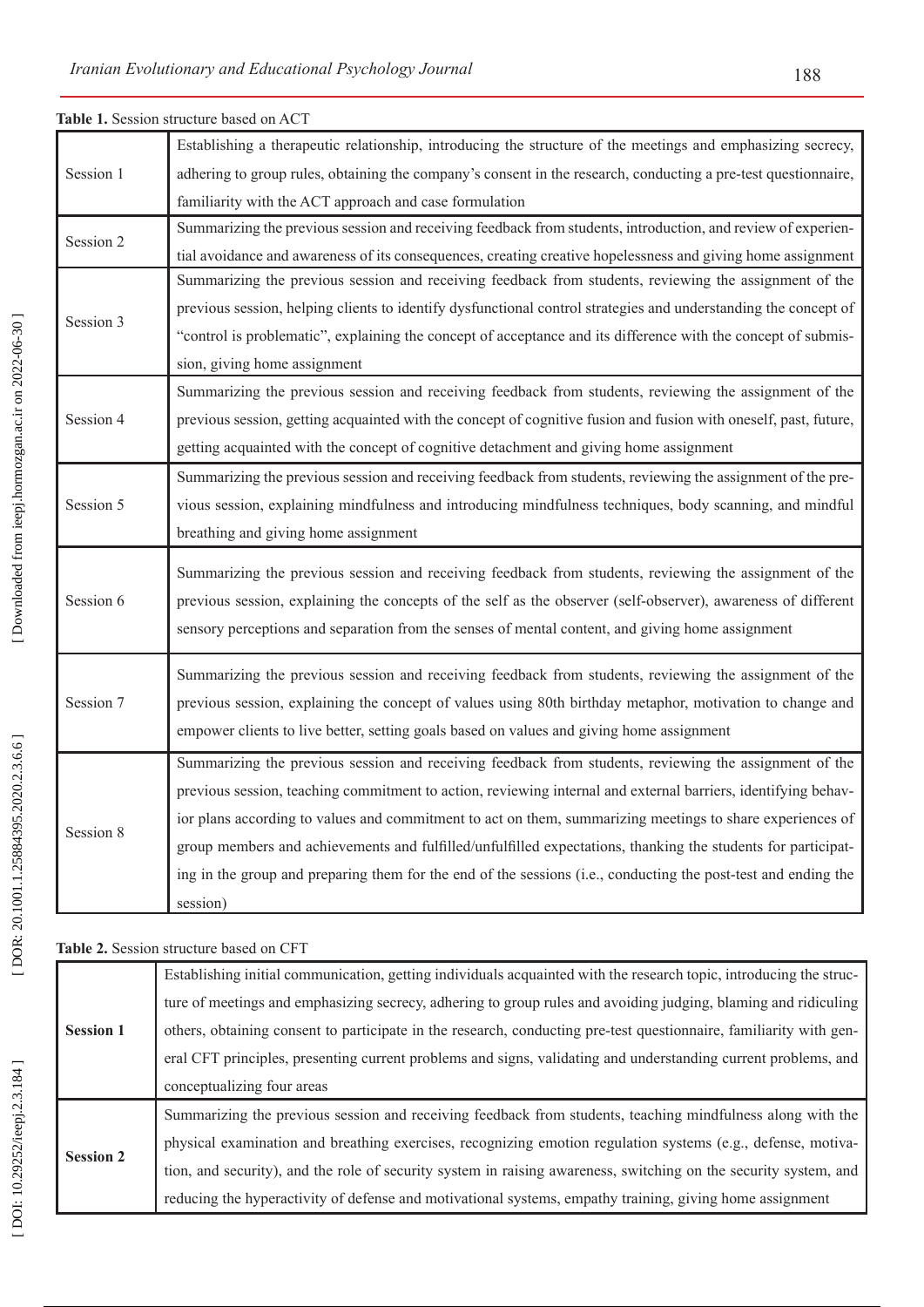|                  | Reviewing the previous session, introducing three brains (old brain, new brain or analyst, and conscious brain          |
|------------------|-------------------------------------------------------------------------------------------------------------------------|
|                  | or mind), communicating with the conscious brain or mind, explaining the brain diagram, creating a feeling of           |
| <b>Session 3</b> | warmth and kindness toward oneself, understanding that others also have flaws and problems, and fostering a             |
|                  | sense of human commonalities (in the face of self-destructive feelings and shame, teaching empathy and giving           |
|                  | home assignment)                                                                                                        |
|                  | Reviewing the exercise of the previous session, encouraging subjects to self-knowledge (self-examination) and           |
|                  | examining their personality as a compassionate or uncompassionate person, introducing compassionate reason-             |
| <b>Session 4</b> | ing and its difference with logical reasoning and techniques of kind attention and sensitivity to their suffering,      |
|                  | being in the present, kind attention and activating the security system by compassionate imagery, and creating a        |
|                  | safe place and giving home assignment                                                                                   |
|                  | Reviewing the exercise of the previous session, introducing compassion behaviors and practicing kind behavior           |
| <b>Session 5</b> | instead of blaming oneself and others, practicing empathy and sympathy using the torch metaphor, and giving             |
|                  | home assignment                                                                                                         |
|                  | Introducing yourself (the dependent self, the imperfect and shamefaced self, the pessimistic self, the isolated         |
|                  | self, the incapable self, the hopeless self, the narcissist self, the sacrificing self, the perfectionist self, and the |
| <b>Session 6</b> | kind self) and paying attention to thoughts, feelings, physical symptoms, and behavioral coercion that produces         |
|                  | various selves in different areas of life, encouraging subjects to self-knowledge, examining one's personality as a     |
|                  | compassionate or uncompassionate person according to educational topics, and giving home assignment                     |
|                  | Reviewing the exercise of the previous session, identifying values in different areas of life using great day           |
| <b>Session 7</b> | metaphor, prioritizing values, using personal mental images to foster compassion and creating a compassionate           |
|                  | identity through illustration and giving home assignment                                                                |
|                  | Reviewing the exercise of the previous session, explaining the acceptance and tolerance of distress by using            |
|                  | metaphors of uninvited guests and daily notes of mental experiences about enduring distress, seeing suffering           |
|                  | and communication with the conscious brain and compassion to the mind, determining the appropriate pattern              |
| <b>Session 8</b> | of action with kind behavior (structure and challenge) to achieve values and a kind move toward values along            |
|                  | with caring for well-being, and finally summarizing and providing a series of strategies to maintain and apply          |
|                  | this treatment method in everyday life                                                                                  |

## **Results**

Collected data were analyzed using descriptive and inferential statistics. Table 3 presents the descriptive sta tistics of the experimental and control groups for each of the measurement steps separately (i.e., pre-test, posttest, and follow-up). The results of a descriptive study of dependent research variables and their components indicate an improvement in QOL scores and its components, except for environmental health component. Moreover, a decrease in infidelity tendency scores is seen in post-test and follow-up compared to pre-test in experimental groups.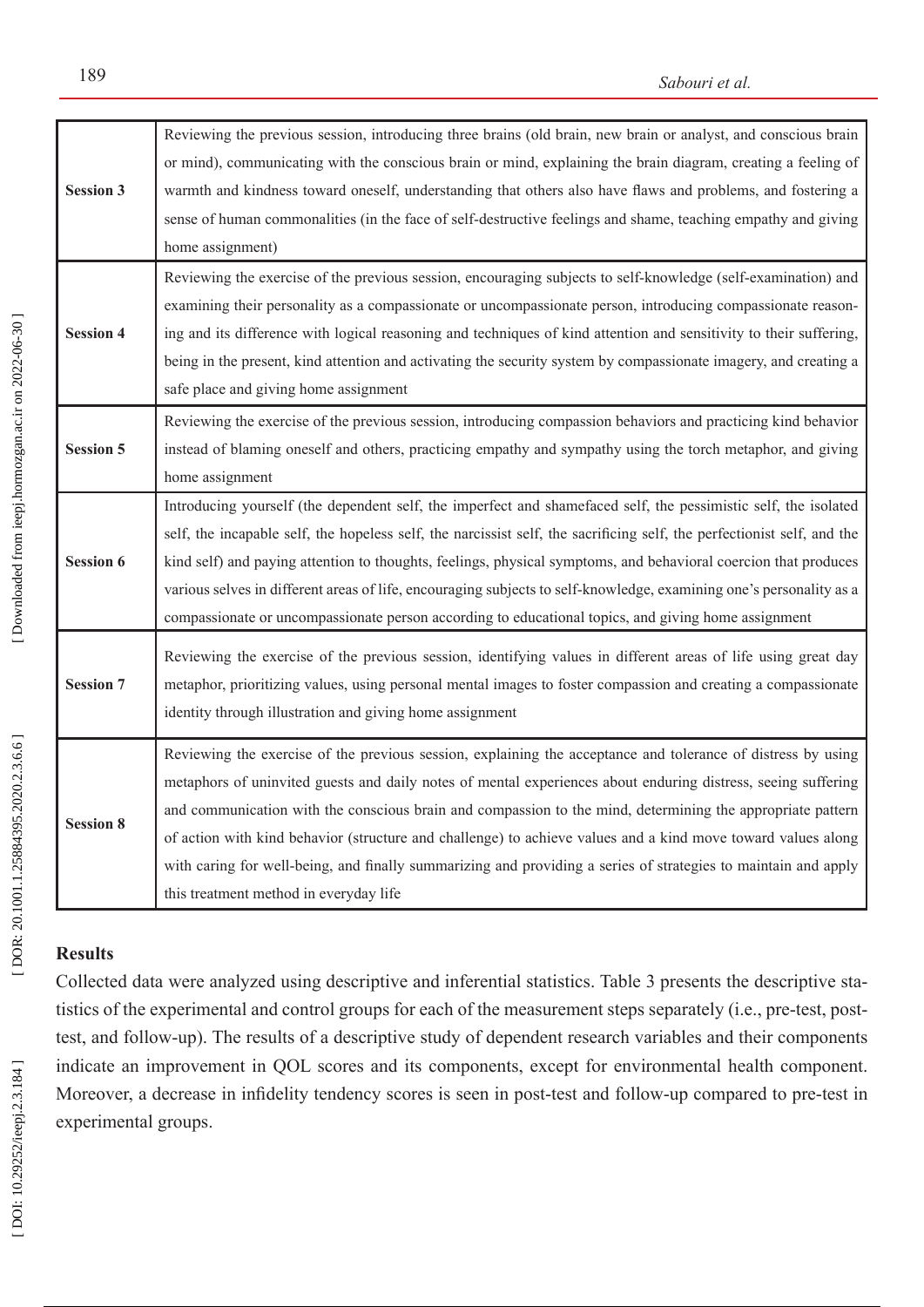| for each group membership separately<br>Group |           | Control $(n=15)$ |            | $ACT (n=15)$ |            | $CFT$ (n=15) |            |
|-----------------------------------------------|-----------|------------------|------------|--------------|------------|--------------|------------|
| Variable                                      |           | Mean             | ${\rm SD}$ | Mean         | ${\rm SD}$ | Mean         | ${\rm SD}$ |
|                                               | Pre-Test  | 21.40            | 5.82       | 20.87        | 5.86       | 22.20        | 3.40       |
| Physical Health                               | Post-Test | 21.93            | 3.08       | 24.80        | 4.64       | 29.27        | 2.93       |
|                                               | Follow-Up | 19.40            | 4.01       | 29.80        | 3.05       | 33.07        | 1.48       |
|                                               | Pre-Test  | 16.00            | 3.25       | 15.53        | 3.35       | 16.80        | 4.24       |
| Mental Health                                 | Post-Test | 16.33            | 3.61       | 24.60        | 2.79       | 19.53        | 2.85       |
|                                               | Follow-Up | 15.80            | 3.02       | 26.13        | 1.84       | 22.40        | 3.29       |
|                                               | Pre-Test  | 8.20             | 1.32       | 9.60         | 1.05       | 9.33         | 1.95       |
| Social Interaction Health                     | Post-Test | 9.46             | 1.55       | 12.26        | 1.53       | 10.93        | 1.27       |
|                                               | Follow-Up | 9.26             | 1.22       | 13.60        | 0.98       | 11.80        | 1.56       |
|                                               | Pre-Test  | 25.80            | 6.24       | 25.87        | 5.05       | 24.20        | 5.08       |
| <b>Environmental Health</b>                   | Post-Test | 25.07            | 4.26       | 27.53        | 5.09       | 27.40        | 4.56       |
|                                               | Follow-Up | 24.07            | 3.03       | 28.13        | 6.20       | 28.80        | 6.17       |
|                                               | Pre-Test  | 71.40            | 13.83      | 76.27        | 6.96       | 71.53        | 7.64       |
| Overall QOL Score                             | Post-Test | 72.80            | 8.13       | 92.07        | 5.72       | 86.33        | 5.24       |
|                                               | Follow-Up | 68.53            | 8.76       | 101.20       | 5.64       | 94.13        | 7.53       |
|                                               | Pre-Test  | 28.67            | 9.25       | 31.60        | 4.59       | 33.53        | 8.52       |
| <b>Infidelity Tendency</b>                    | Post-Test | 33.20            | 8.67       | 20.80        | 4.66       | 26.80        | 7.48       |
|                                               | Follow-Up | 32.33            | 7.77       | 14.07        | 1.98       | 18.40        | 5.23       |

**Table 3**. Mean and standard deviation of QOL and its dimensions and infidelity tendency according to different evaluation stages for each group membership separately

To test the research hypotheses, repeated-measures ANOVA was used, taking into account the assumptions of statistical tests. Before the test, statistical assumptions were examined. The Shapiro-Wilk test showed that the significance level of QOL and its dimensions and infidelity tendency in all stages of the test were >0.05. Therefore, it can be concluded that the variable normality assumption is observed in the pre-test, post-test, and follow-up scores in terms of a group membership. Levene's test results for QOL and infidelity tendency variables were  $(F = 97.3, P = 0.003)$ - $(F = 2.37, P = 0.053)$ ,  $(F = 1.68, P = 0.019)$ - $(F = 2.47, P = 0.054)$ , and  $(F = 0.054)$  $= 3.44$ , P  $= 0.041$ )-(F  $= 1.85$ , P  $= 0.013$ ) in pre-test, post-test, and follow-up states, respectively. Therefore, the assumption of equal variances in the experimental and control groups is approved. The results of the signifi cance level of Box's M test are greater than 0.05 in all levels of infidelity tendency and QOL analysis, except for the social components component. Therefore, the homoscedasticity assumption of the covariance matrix has been observed in the variables under study, except for the social relations component (p>0.05). Sphericity assumption was examined by Mauchly's test. According to the results, the significance level is >0.05 for the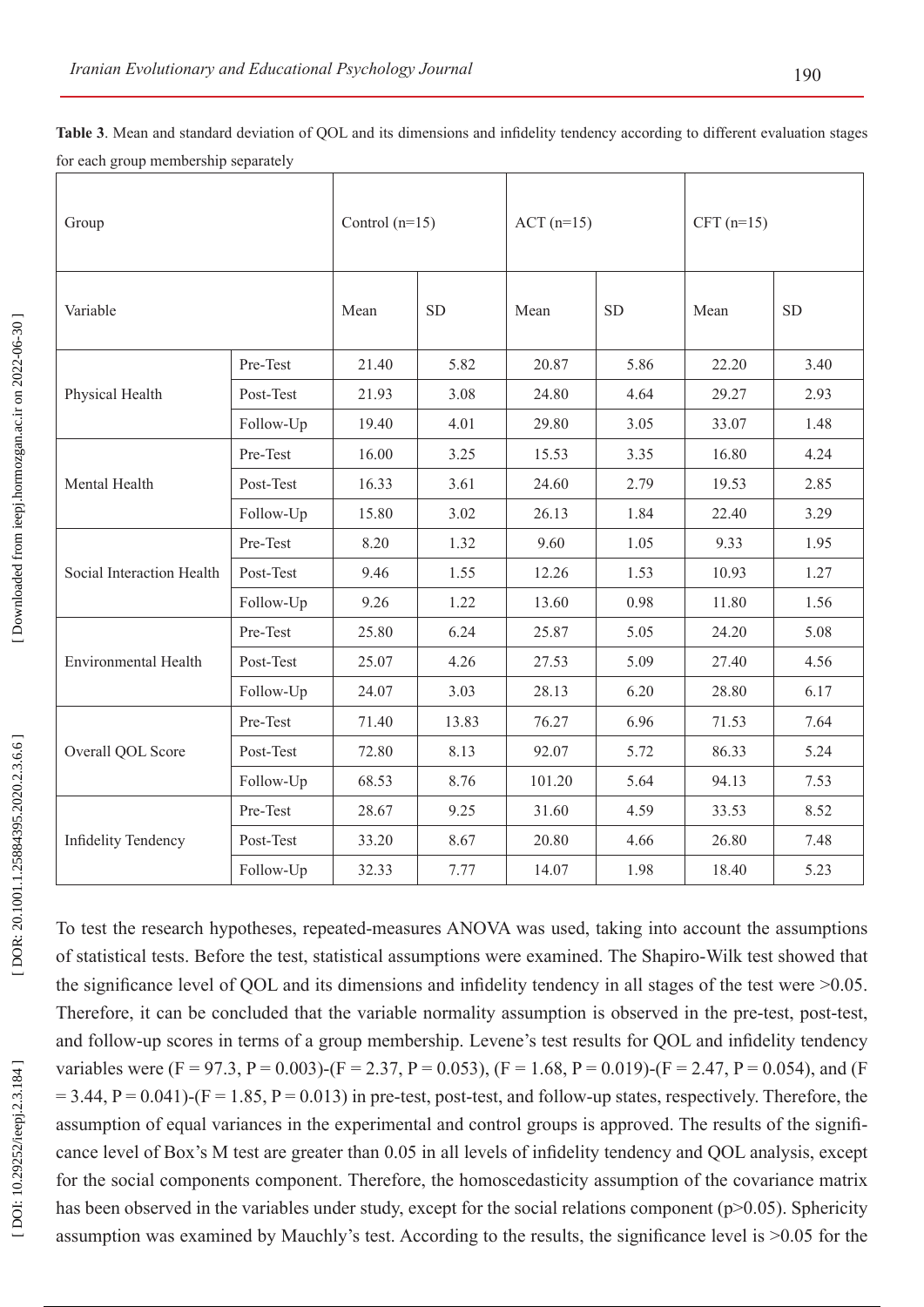components of physical health, mental health, and social relationships and <0.05 for environmental health components and the overall QOL score. Sphericity of the variance-covariance matrix regarding environmental health and the overall QOL score was not confirmed. Huynh-Feldt test (P>0.075) was applied to interpret the findings of environmental health and the overall QOL score. Moreover, the results of Mauchly's test of sphe ricity for the infidelity tendency variable were rejected (P<0.05). Since the Greenhouse-Geisser epsilon was larger than 0.075, the Huynh-Feldt test was applied to interpret the findings. Table 4 presents repeated-measures ANOVA results on the effect of the independent variable on QOL and its dimensions.

| Sub-Scales                   | Source     | <b>SS</b> | DF             | <b>MS</b> | F Value | Sig.  | Eta   |
|------------------------------|------------|-----------|----------------|-----------|---------|-------|-------|
|                              | Time       | 81.2155   | 2              | 407.607   | 31.293  | 0.000 | 0.427 |
| Physical Health              | Time*Group | 75.9851   | $\overline{4}$ | 187.996   | 14.433  | 0.000 | 0.407 |
|                              | Error      | 10.13394  | 84             | 13.025    |         |       |       |
|                              | Time       | 948/696   | $\overline{2}$ | 348.474   | 33.163  | 0.000 | 0.441 |
| Mental Health                | Time*Group | 52.0525   | $\overline{4}$ | 131.263   | 12.492  | 0.000 | 0.373 |
|                              | Error      | 88.6672   | 84             | 10.508    |         |       |       |
|                              | Time       | 15.2812   | $\overline{2}$ | 76.141    | 41.175  | 0.000 | 0.495 |
| Social Interaction<br>Health | Time*Group | 33.052    | $\overline{4}$ | 8.263     | 4.468   | 0.003 | 0.175 |
|                              | Error      | 15.3335   | 84             | 1.849     |         |       |       |
|                              | Time       | 74.059    | 1.464          | 50.603    | 2.597   | 0.098 | 0.058 |
| Environmental<br>Health      | Time*Group | 15.8306   | 2.927          | 53.579    | 2.750   | 0.052 | 0.116 |
|                              | Error      | 11.77897  | 61.468         | 19.486    |         |       |       |
|                              | Time       | 52.25999  | 1.713          | 3093.165  | 66.732  | 0.000 | 0.614 |
| Overall QOL<br>Score         | Time*Group | 3569.496  | 3.426          | 1041.753  | 22.475  | 0.000 | 0.517 |
|                              | Error      | 3352.244  | 71.955         | 46.352    |         |       |       |
| Physical Health              |            | 1199.304  | 2              | 599.652   | 25.996  | 0.000 | 0.553 |
| Mental Health                |            | 829.881   | $\overline{2}$ | 414.941   | 42.520  | 0.000 | 0.669 |
| Social Interaction Health    |            | 184.548   | $\overline{2}$ | 92.274    | 40.147  | 0.000 | 0.657 |
| <b>Environmental Health</b>  |            | 124.548   | $\overline{2}$ | 62.274    | 1.199   | 0.312 | 0.054 |
| Overall QOL Score            |            | 8459.215  | $\overline{2}$ | 4229.607  | 36.036  | 0.000 | 0.632 |

**Table 4.** Between-group ANOVA results to investigate the effect of the independent variable (interventions) on QOL and its dimensions

According to Table 4, the results of the within-group evaluation indicated a significant difference between pre-test, post-test, and follow-up scores on mental health, physical health, and social relationships with overall QOL scores regardless of group factor. Moreover, the components of mental health, physical health, and social relationships differ significantly in terms of the trend of changes in scores with the overall QOL score from pre-test to post-test and follow-up in the research groups. There was no significant difference in the environ mental health component. Moreover, based on between-group ANOVA results, there is a significant difference between the three groups in terms of the QOL variable and its dimensions, except for the environmental health dimension. A pairwise comparison was applied to determine the most effective treatment method, with the results presented in Table 5.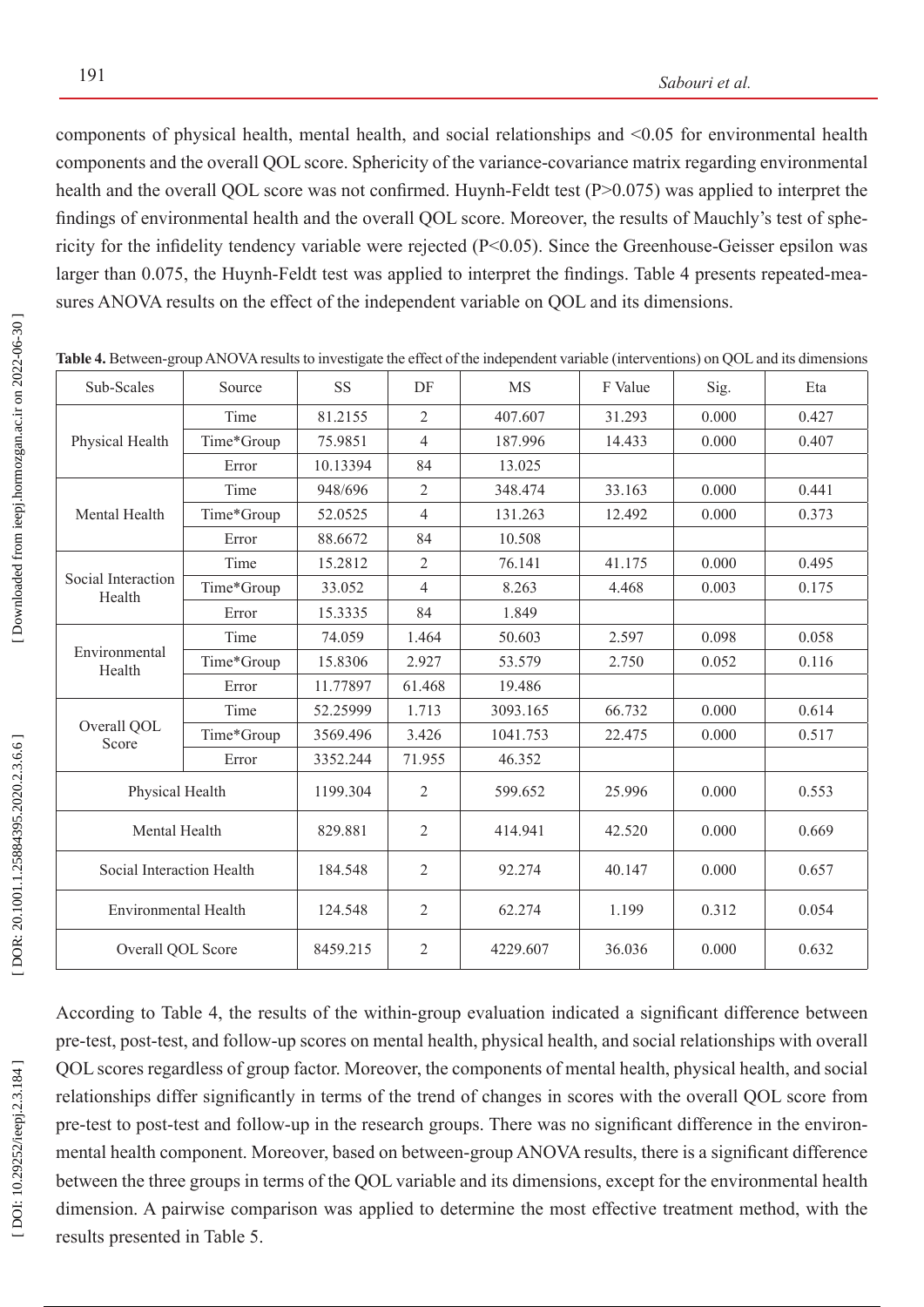| Variable           | Group (i)     | Group (j)     | Mean Difference | Error | Sig   |
|--------------------|---------------|---------------|-----------------|-------|-------|
|                    |               | <b>ACT</b>    | $-4.244$        | 1.013 | 0.000 |
|                    | Control Group | <b>CFT</b>    | $-7.267$        | 1.013 | 0.000 |
|                    |               | Control Group | 4.244           | 1.013 | 0.000 |
| Physical Health    | <b>ACT</b>    | <b>CFT</b>    | $-3.022$        | 1.013 | 0.014 |
|                    | <b>CFT</b>    | Control Group | 7.267           | 1.013 | 0.000 |
|                    |               | <b>ACT</b>    | 3.022           | 1.013 | 0.014 |
|                    | Control Group | <b>ACT</b>    | $-6.044$        | 0.659 | 0.000 |
|                    |               | <b>CFT</b>    | $-3.533$        | 0.659 | 0.000 |
| Mental Health      | <b>ACT</b>    | Control Group | 6.044           | 0.659 | 0.000 |
|                    |               | <b>CFT</b>    | 2.511           | 0.659 | 0.001 |
|                    | <b>CFT</b>    | Control Group | 3.533           | 0.659 | 0.000 |
|                    |               | <b>ACT</b>    | $-2.511$        | 0.659 | 0.001 |
|                    | Control Group | ACT           | $-2.200$        | 1.520 | 0.465 |
|                    |               | <b>CFT</b>    | $-1.811$        | 1.520 | 0.712 |
| Environmental      | <b>ACT</b>    | Control Group | 2.200           | 1.520 | 0.465 |
| Health             |               | <b>CFT</b>    | 0.378           | 1.520 | 1.00  |
|                    | <b>CFT</b>    | Control Group | 1.822           | 1.520 | 0.712 |
|                    |               | <b>ACT</b>    | $-0.378$        | 1.520 | 1.00  |
|                    | Control Group | <b>ACT</b>    | $-2.844$        | 0.320 | 0.000 |
|                    |               | <b>CFT</b>    | $-1.711$        | 0.320 | 0.000 |
| Social<br>Interac- | <b>ACT</b>    | Control Group | 2.844           | 0.320 | 0.000 |
| tion Health        |               | <b>CFT</b>    | 1.133           | 0.320 | 0.003 |
|                    | <b>CFT</b>    | Control Group | 1.711           | 0.320 | 0.000 |
|                    |               | <b>ACT</b>    | $-1.133$        | 0.320 | 0.003 |
|                    | Control Group | <b>ACT</b>    | $-18.933$       | 2.284 | 0.000 |
|                    |               | <b>CFT</b>    | $-13.089$       | 2.284 | 0.000 |
| Quality of Life    | <b>ACT</b>    | Control Group | 18.933          | 2.284 | 0.000 |
|                    |               | <b>CFT</b>    | 5.844           | 2.284 | 0.043 |
|                    | <b>CFT</b>    | Control Group | 13.089          | 2.284 | 0.000 |
|                    |               | <b>ACT</b>    | $-5.844$        | 2.284 | 0.043 |

**Table 5.** Pairwise comparisons of QOL variable scores and its dimensions for three groups

As can be seen in Table 5, both therapies have affected the components of physical health, mental health, social relationships, and the overall QOL score, with the effect of ACT greater than CFT's. Moreover, based on the results, none of the interventions had a significant effect on environmental health.

| Table 6. Results of within-group and between-group ANOVA to investigate the effect of independent variables (interventions) |
|-----------------------------------------------------------------------------------------------------------------------------|
| on infidelity tendency                                                                                                      |

| Variable               | Source               |             | <b>SS</b> | DF     | MS       | F value | Sig.  | Eta   | Power |
|------------------------|----------------------|-------------|-----------|--------|----------|---------|-------|-------|-------|
| Infidelity<br>Tendency | Time                 | Huynh-Feldt | 2110.000  | 1.775  | 1188.608 | 25.603  | 0.000 | 0.379 | 1.00  |
|                        | Time*Group           | Huynh-Feldt | 2135.289  | 3.550  | 601.247  | 12.955  | 0.000 | 0.387 | 1.00  |
|                        | Error                | Huynh-Feldt | 3461.387  | 74.558 | 46.425   |         |       |       |       |
|                        | Between-Group Factor |             | 1931.378  | 2      | 965.689  | 16.378  | 0.000 | 0.438 | 0.999 |

According to Table 6, the results of the within-group evaluation indicated a significant difference between pre-test, post-test, and follow-up scores for the infidelity tendency variable regardless of group factor. More over, there is a significant difference between the trends of changes in infidelity tendency scores from pretest to post-test and follow-up (i.e., the interaction between time and group) in the research groups. Also, based on between-group ANOVA results, there is a statistically significant difference between the three groups in terms of the infidelity tendency variable. A pairwise comparison was performed to determine the most effective treatment method, with the results presented in Table 7. As can be seen in Table 7, both ther -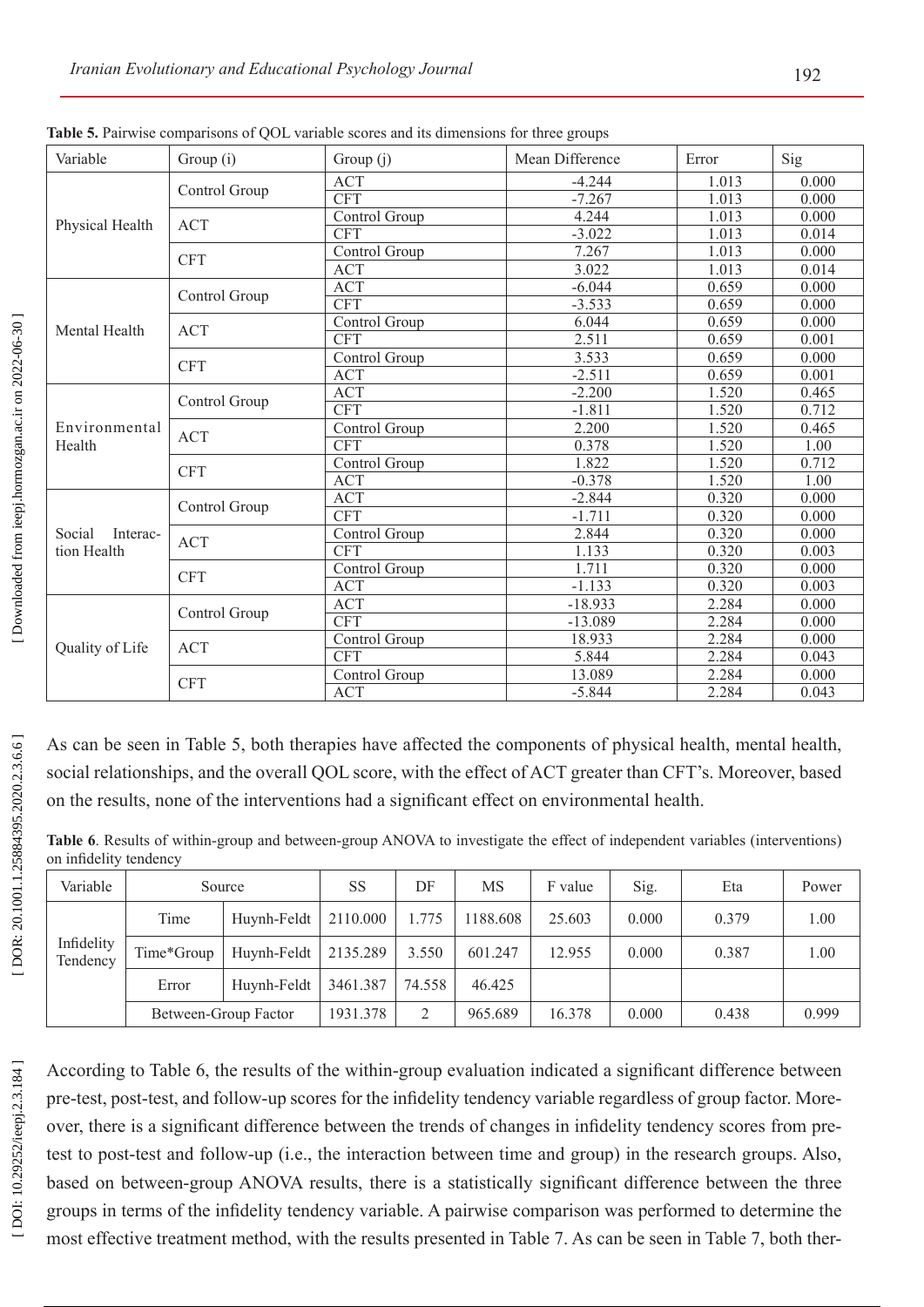#### apies have influenced infidelity tendency, with the effect of the ACT being greater than CFT's.

| Variable                   | Group $(i)$              | Group $(i)$   | Mean Difference | Error | Sig.  |
|----------------------------|--------------------------|---------------|-----------------|-------|-------|
|                            |                          | ACT           | 9.244           | 1.619 | 0.000 |
|                            | Control Group            | <b>CFT</b>    | 5.156           | 1.619 | 0.008 |
|                            | <b>ACT</b><br><b>CFT</b> | Control Group | $-9.244$        | 1.619 | 0.000 |
| <b>Infidelity Tendency</b> |                          | <b>CFT</b>    | $-4.089$        | 1.619 | 0.046 |
|                            |                          | Control Group | $-5.156$        | 1.619 | 0.008 |
|                            |                          | ACT           | 4.089           | 1.619 | 0.046 |

**Table 7.** Pairwise comparisons of infidelity tendency scores for three groups

#### **Discussion**

This study was conducted to compare the effectiveness of two approaches, namely ACT and CFT, on QOL and infidelity tendency in students with infidelity tendency. The results showed that both approaches affected promoted QOL and decreased infidelity tendency in students with infidelity tendency. Moreover, the ACT approach has been more effective than CFT in terms of mental health, social health, and QOL. This result is consistent with those obtained from research by Barghandan et al. (2018), Zare Bidaki, and Jahangiri (2018), Fashler et al. (2018), and Shakernejad et al. (2017). Based on the results of the presents study, it can be said that people with infidelity tendency suffer from psychological stress due to obsessive thoughts and preoccupation with someone other than their spouse, lack of common goals with their partner, having marital conflicts and sexual incompatibility, and lack of sexual satisfaction (Ducan, Morgan, and Ducan, 2007). They also become involved in inappropriate social relationships that can affect their psychological and social QOL. Therefore, in the first place, the ACT approach provides individuals with the opportunity to change their relationship with their inner experiences, reduce experiential avoidance of annoying thoughts and feelings related to infidelity, and take action to control them. In the second place, it teaches people how to increase their activity in valuable ways (Gilbert, 2014). ACT focuses more on increasing QOL rather than reducing symptoms, by creating a rich, fulfilling, and meaningful life for the individual as its ultimate goal. People treated with ACT learn how to spend their energy increasing their QOL by accepting annoying internal events instead of avoiding them. They also learn how to identify and adhere to goals that are consistent with their values, and to commit to their goals instead of mixing them with thoughts of infidelity and acting on them by distancing themselves from those thoughts. Side effects and detachment from internal events and actions based on personal values can lead to a person's peace of mind, improved interpersonal relationships, and consequently increased psychological and social QOL.

In this study, CFT caused an increase in the mental, social, and physical QOL of subjects. Creating a non-judg mental, compassionate, flexible, and moment-by-moment relationship can be helpful in a variety of ways using mindfulness techniques in the interpersonal relationships of couples that have the potential to commit infidelity. Taking advantage of mindfulness and creating a sense of adequacy in couples makes them enjoy their existing relationships and use all their efforts in marital relationships based on value-oriented goals, thereby increasing their psychological and social QOL. Based on the results of this study, the effectiveness of CFT has been higher than ACT's in terms of physical health and QOL. This result is in line with the re search by Barghandan et al. (2018), Saeidian, Sohrabi and Winter (2019), Palmyra, Kanaha, and Pinto Guaya (2019). To explain this conclusion, we can refer to the results of recent studies on neuroscience and brain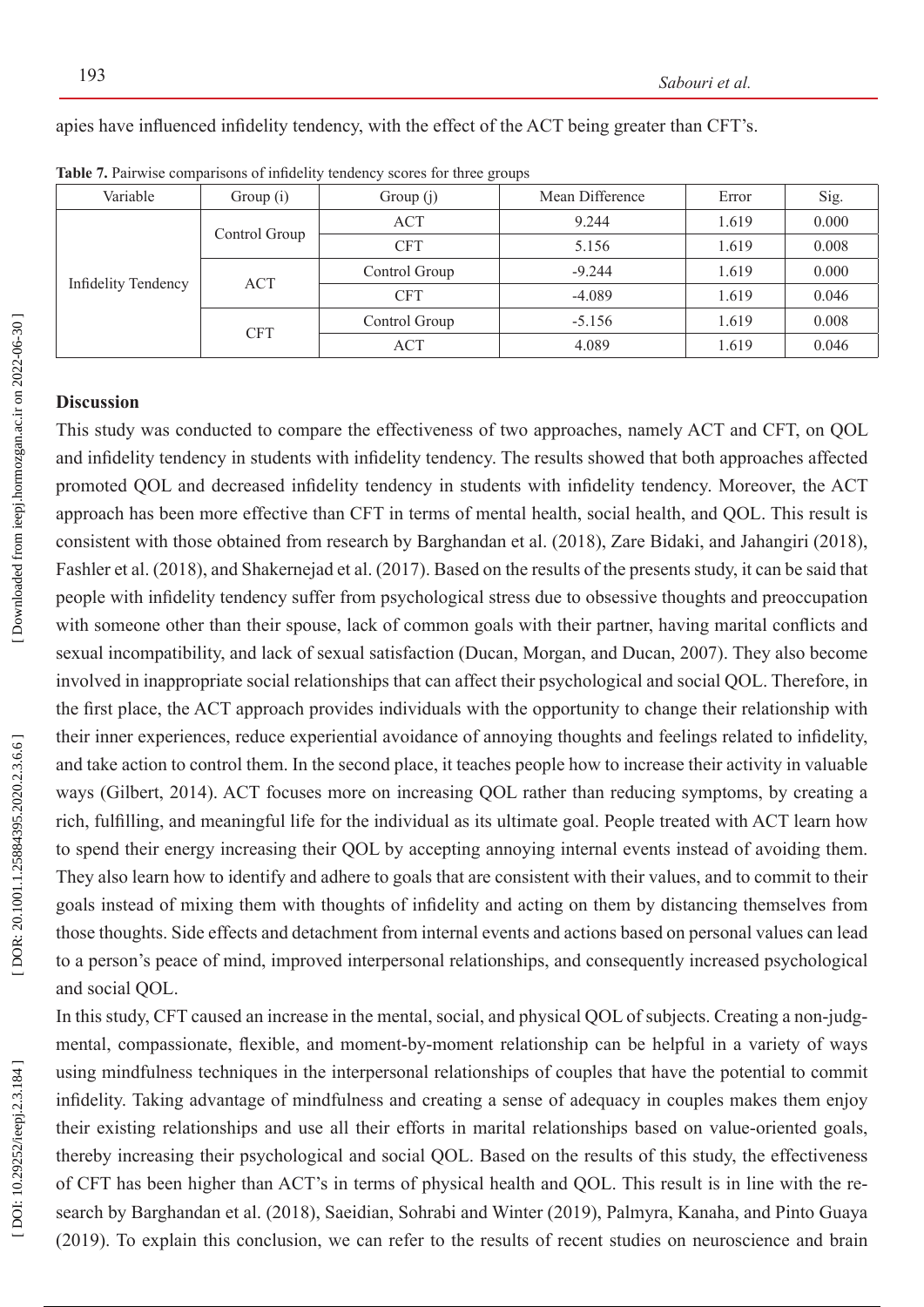imaging. They show that compassion expression practice for others and oneself leads to changes in the pre frontal cortex, immune system, and overall health (Lopez, Sanderman, Smink, Zhang, Van Sandren, Rankor, and Scravers, 2015). There was no significant difference between the three groups studied in environmental health. The results showed that none of the interventions had a significant effect on environmental health. The need for clinical trials in ACT and CFT is still in its infancy. As a result, more controlled studies seem necessary in this regard. The results prove the effectiveness of both therapies on the infidelity tendency, with the effect of ACT being more than that of CFT. This result is consistent with the findings of Honar Parvaran and Barati (2016), Abbasi Cheshmeh Golk Sofla and Pourkamali (2018), Honar Parvaran (2014), Burpee & Langer (2005), and Baruch, Counter, and Bush (2012). Many studies have addressed the relationship between maladaptive schemas, marital satisfaction, and infidelity tendency. These include Aslani, Samadi Fard, and Sudani (2015) and Khodabakhshi Kolaei, Basati Motlagh, Tajik Ismaili, and Rahmatizadeh (2014), to name a few. By identifying behaviors arising from the schema and replacing them with value-oriented behaviors, ACT can affect marital satisfaction and reduce infidelity tendency. ACT leads to the clarification of values in individuals and the identification and clarification of values, enabling to highlight their value system. Hence, it can lower marital infidelity because it is considered a special anti-value by women. On the other hand, people's capacity to recognize their own and others' emotions increases as a result of therapy acceptance and commitment. Thus, it contributes to motivating them to improve the quality of their relationship and more control over their behavior (Honar Parvaran and Barati, 2016). Another effect of ACT is forcing people to stay committed to their marital duties based on their value system. This effect leads to an enhanced QOL in individuals and subsequent strong emotional relationships and adoration. After the improvement of emotional and romantic relationships between couples, the infidelity tendency decreases dramatically. Using the ACT approach, individuals learn that marital satisfaction does not mean that there should be no conflict in the rela tionship between the couple; instead, they learn that sometimes a satisfying relationship requires a confronta tion with and acceptance of negative situations. Using this approach, individuals enjoy higher psychological resilience. As a result, they are better able to cope with the suffering and stress of marital conflict, which can lead to reduced life satisfaction and consequently lower infidelity tendencies. From the ACT's point of view, avoiding internal events creates a harmful process. People with an infidelity tendency may try to get rid of these thoughts completely. The ACT is based on such avoidances to fundamentally solve individual conflicts to experience and distance oneself from thoughts instead of controlling them. By identifying behaviors arising from the schema and replacing them with value-oriented behaviors, ACT can affect marital satisfaction and reduce infidelity tendency (Aslani, Samadi Fard, and Sudanese, 2015) (Kolaei Divorce, Absolute Basati, Tajik Ismaili, and Rahmatizadeh, 2014).

This study showed that using CFT could reduce the infidelity tendency. According to the CFT approach, there is a correlation between compassion for others and self-compassion. Self-compassion involves the expansion of love, affection, and understanding of one's own pain and suffering (Neff, 2009). The results suggest that unkind behavior and lack of self-compassion will lead to unkind and compassionate behavior toward others (Neff, 2009). In contrast, self-compassion leads to kind and compassionate behavior toward others. Neff & Beretras (2013) found that people with higher self-compassion ratings showed more positive behaviors in their relationships, which could be effective in preventing infidelity. Also, in CFT, by taking advantage of the distress tolerance training in the passion dimension, people learn that they should not suppress their painful feelings. Therefore, in the first step, they can identify their experience and be compassionate about it (Irons and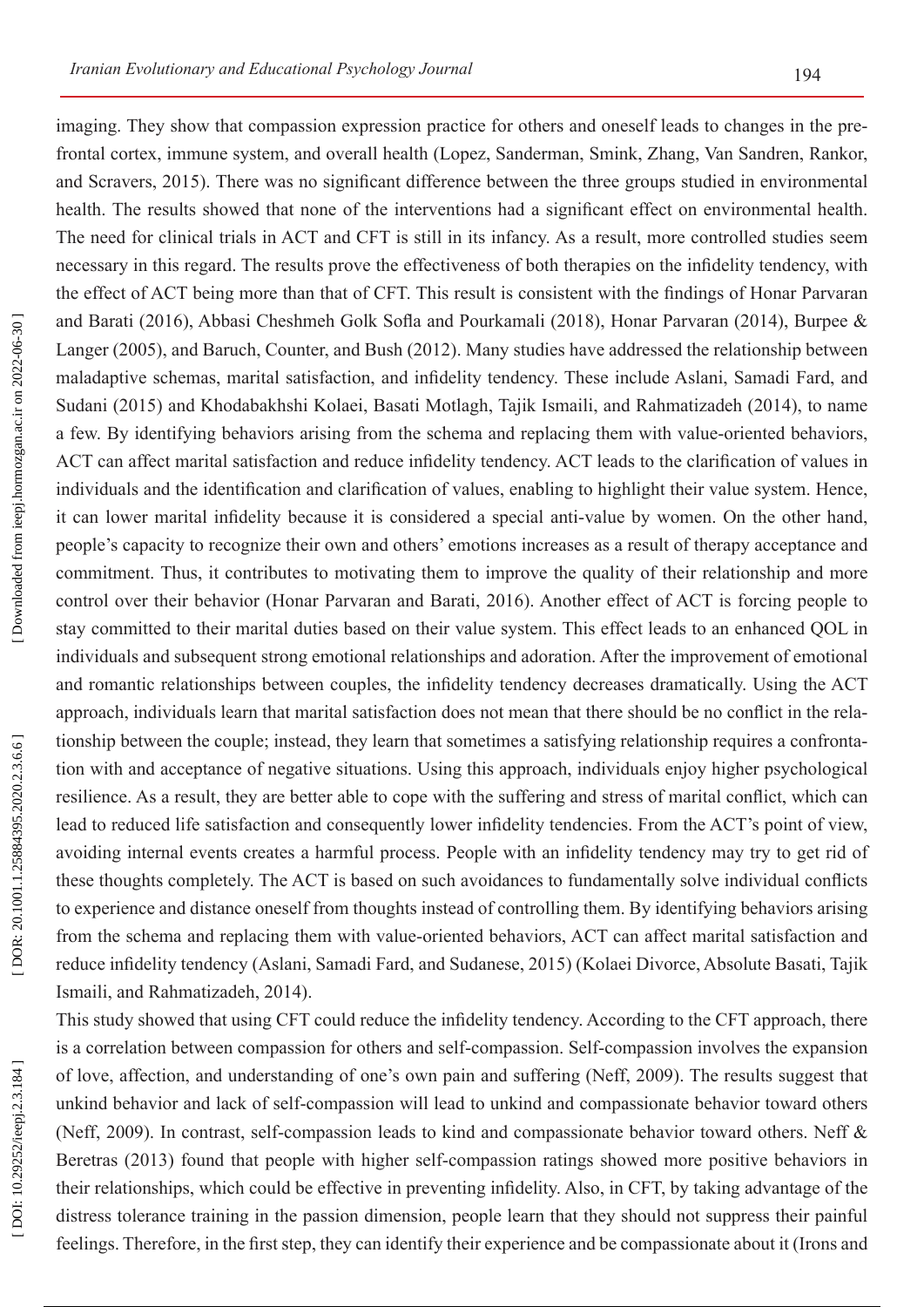Lad, 2017). Having self-compassion activates people's security system. Moreover, self-compassion exercises focus on relaxation and mindfulness, which will play a significant role in mental relaxation, stress reduction, and negative thoughts (Gilbert, 2014; Neff & Germer, 2013). As a result of these exercises, marital conflicts and the probability of infidelity tendency is declined. Moreover, research has determined the relationship be tween insecure attachment styles and infidelity tendency (Ghafouri, Golparvar, and Mehdi Zadegan, 2009). In this regard, Ho, Chen, Bond, Hui, Chan, and Friedman (2012) concluded that there is a link between insecure attachment styles and people's low commitment to marital relationships. Based on attachment theory, it can be stated that people with insecure attachment styles have self-criticism and internalized shame. Therefore, using self-compassion techniques, CFT can lower people's self-criticism and internalized shame and set the stage to reduce infidelity tendency by modifying attachment styles. Self-compassion leads to a clear and balanced awareness of current experiences and causes the painful aspects of an experience not to be overlooked and not to become a recurring obsession (Neff & Mac Gehee, 2010). Self-compassion training leads to acceptance and kindness to oneself and others. Consequently, when faced with unpleasant thoughts and feelings (such as infi delity tendency), couples show positive self-regulation that leads to the promotion of sincere attitudes toward a more purposeful life and allows for attractiveness, decent behavior, and trust between married people with an increase in self-esteem in marital relationships. The more the self-compassion is, the more gratification, satisfaction, and positive emotions are provided in the married life (Askari and Askari, 2017).

Marital infidelity can negatively affect a couple's QOL and psyche. Given the increased potential for infidelity among Iranian couples, the need to design a series of interventions that can prevent infidelity and the resulting damage that can put the deathblow on the whole body of society is increasingly felt. Using these preventative measures allows helping a healthy life and QOL of couples.

One of the limitations of this study is the statistical population, which was consisted of married students aged 20-47 years studying at the Islamic Azad University, Sirjan Branch. Thus, the generalizability of the obtained results was not adequate. So, it is suggested to conduct the present research in other universities of the country and to examine the similarities and differences between the results of that research and those of the present study.

**Declaration of Conflicting Interests:** The author(s) declared no potential conflicts of interest with respect to the research, authorship, and/or publication of this article.

**Funding:** The authors received no financial support for the research, authorship, and/or publication of this article.

**Acknowledgements:** We are grateful to all the participants who have contributed to this study.

## **References**

Abbasi Cheshmeh Golek-e Sofla, A., & Pourkamali, T. (2018). The Effect of ACT on Motivation for Infidelity of Depressed Women in Shahreza, 2nd International Conference on Innovation and Research in Education al Sciences, Management and Psychology, Tehran, Soroush Hekmat Mortazavi Center for Islamic Studies and Research.

Aghagedi, P., Golparvar, M., Aghaei, A., & Khayatan, F. (2018). The Effects of Forgiveness-Based Mindfulness Therapy and Emotionally Focused Therapy on Depression and Resiliency in Women Affected by

 [\[ DOI: 10.29252/ieepj.2.3.184 \]](http://dx.doi.org/10.29252/ieepj.2.3.184) 

DOI: 10.29252/ieepj.2.3.184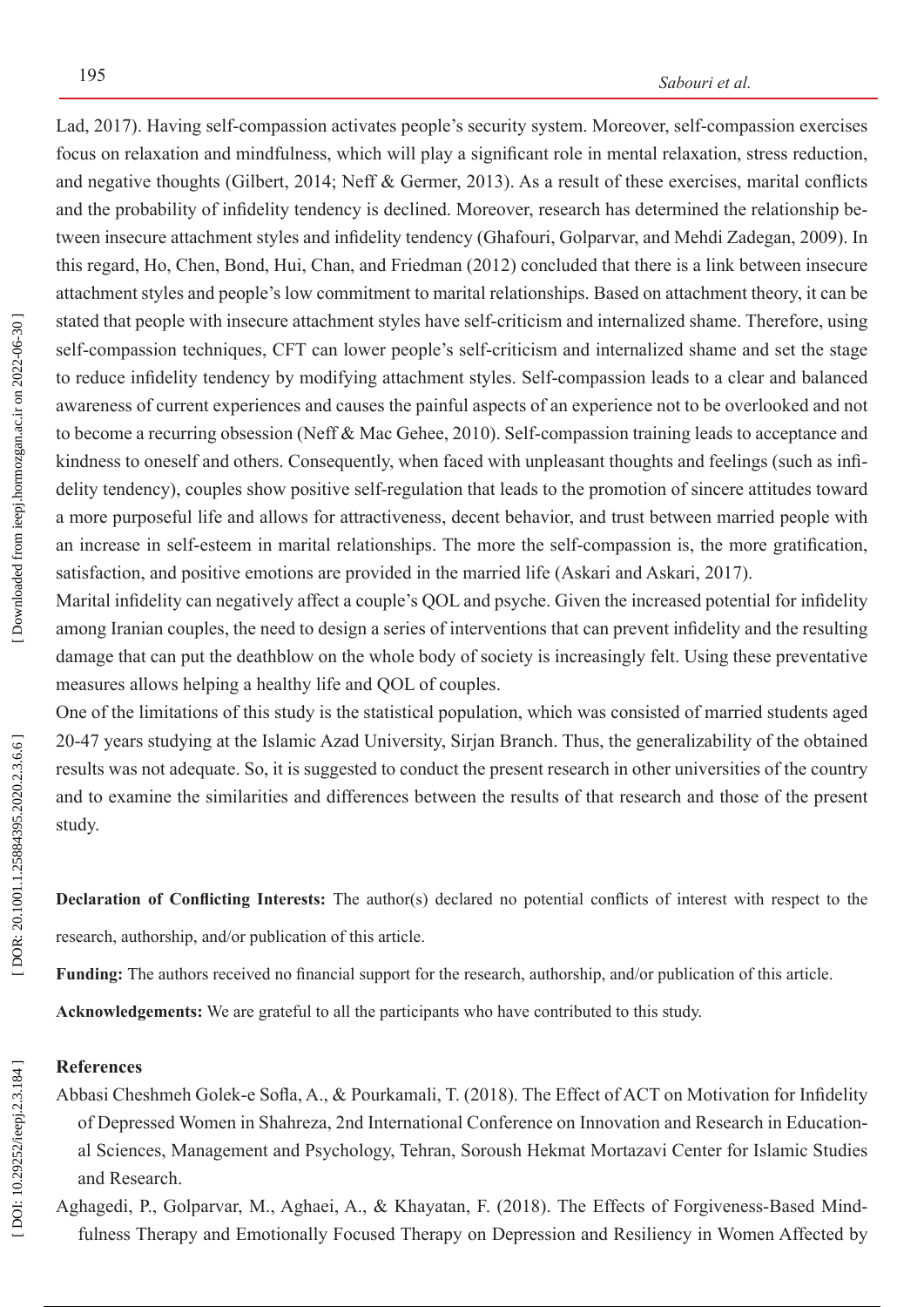Their Husbands' Infidelity. Community Health Journal, 12(1), 1-11.

- Allendorf, K., & Ghimire, D. J. (2013). Determinants of marital quality in an arranged marriage society. Social Science Research, 42(1), 59-70.
- AmidiSimkani, R., & Najjarpourian, S. Samavi, A. (2017). The Effectiveness of the ACT Approach Training on the Boredom and Marital Commitment of Married Women. Clinical Psychology and Counseling Re search, 7. 2. 55-68.
- Arjmandghujur, K., & Eghbali, A. (2018). A comparing of two schema therapy and acceptance and commit ment therapy attitudes effectiveness on early maladaptive schema in Methamphetamine addicts. Rooyeshe Ravanshenasi, 7, 151-78
- Asayesh, M., Farahbakhsh, K., Delavar, A., & Salimi Bajestani, H. (2018). Experiences and Cognitive Re sponses of Women Affected by Spouse's Infidelity: A Phenomenological Study. Qualitative Research in Health Sciences, 7. 2. 214-229.
- Askary, M., & Askary, P. (2017). The Effecttivness of self-compassion on the intimacy attitudes and divorce tendency of Women refering to family counselling. JSR, 18(1), 38-45.
- Aslani, K., Samadi Fard, A., & Sudani, Mansour (2015). Testing Early Maladaptive Schemas, Disconnection/ Rejection Domain, and Marital Satisfaction with the Mediating Role of Insecure Attachment Style and Depression. Family Counseling and Psychotherapy, 5. 1. 94-114.
- Azizi, A., & Ghasemi, S. (2017). Comparison of the Effectiveness of Three Approaches, Solution-Focused, Cognitive-Behavioral, and ACT on Depression and QOL in Divorced Women. Counseling Culture and Psychotherapy, 8. 29. 207-236.
- Barghandan, S., Akbari, B. Khalatbari, J., & Varasteh, A. (2018). The Effect of Compassion-Focused Therapy (CFT) on Adjustment and Happiness of Students with High-Risk Behaviors. Child Mental Health, 5. 2. 142-153.
- Barta, W. D., & Kiene, S. M. (2005). Motivations for infidelity in heterosexual dating couples: The roles of gender, personality differences, and sociosexual orientation. Journal of Social and Personal Relation ships, 22(3), 339-360
- Baruch, D., Kanter, J., & Busch, A. (2012). Acceptance and commitment therapy: enhancing the relationships. Journal of clinical case studies, 8(3), 241-257.
- Batink, T., Bakker, J., Vaessen, T., Kasanova, Z., Collip, D., van Os, J., & Peeters, F. (2016). Acceptance and commitment therapy in daily life training: A feasibility study of an mHealth intervention. JMIR mHealth and uHealth, 4(3), e103.
- Benzo, R., Kirsch, J., Abascal-Bolado, B., &Dulohery, M. M. (2015). D103 copd: focus on research and patient care: impact of self-compassion on quality of life, emotions and self-management abilities in copd. ameri can journal of respiratory and critical care medicine, 191, 1.
- Brase, G. L., Adair, L., & Monk, K. (2014). Explaining sex differences in reactions to relationship infidelities: Comparisons of the roles of sex, gender, beliefs, attachment, and sociosexual orientation. Evolutionary Psychology, 12(1), 147470491401200106.
- Burpee, L. C., & Langer, E. J. (2005). Mindfulness and marital satisfaction. Journal of AdultDevelopment,  $12(1)$ ,  $43-51$ .
- Dahl, J., Stewart, I., Martell, C., & Kaplan, J. S. (2014). ACT and RFT in relationships: Helping clients deepen intimacy and maintain healthy commitments using acceptance and commitment therapy and relational

DOI: 10.29252/ieepj.2.3.184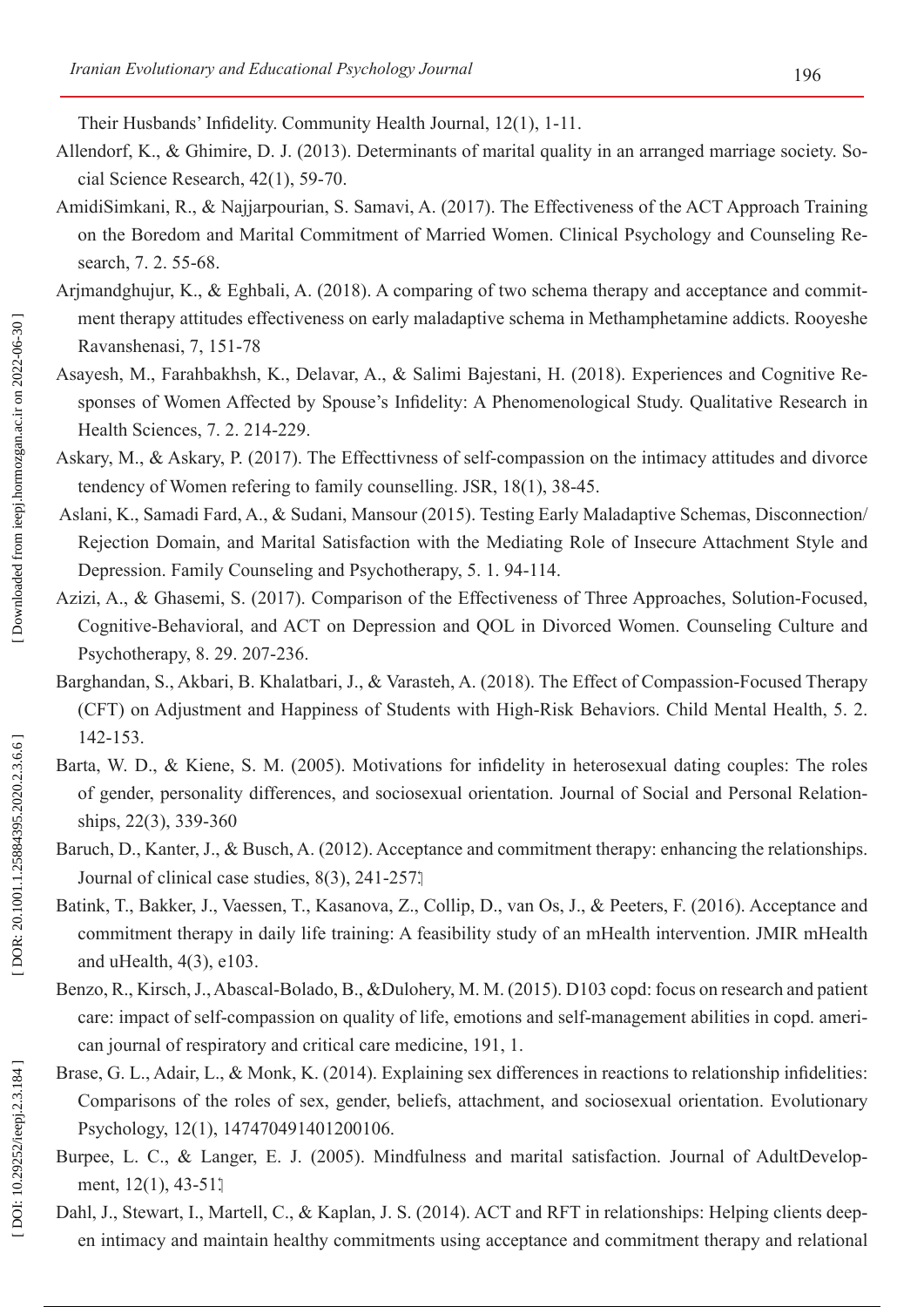frame theory. New Harbinger Publications.

- Dasht-e Bozorgi, Z. (2017). The Effect of Self-Compassion-Based Interventions on Feelings of Loneliness and Emotional Regulation in Women Affected by Marital Infidelity. Knowledge and Research in Applied Psychology, 18. 2. 72-79.
- Dasht-e Bozorgi, Z.; Asgari, M., & Asgari, P. (2017). The Effectiveness of Self-Compassion Training on the Tendency to Divorce and the Sincere Attitudes of Married Women Who Refer to the Family Counseling Center. Applied Psychology, 18. 1. 38-45.
- Docan-Morgan, T., & Docan, C. A. (2007). Internet infidelity: Double standards and the differing views of women and men. Communication Quarterly, 55(3), 317-342.
- Ezzati, N., & Kakabarai, K. (2016). Prediction of Marital Infidelity Based on the Quality of Marital Life and Five Major Personality Factors. Nations Research, 1. 9. 75-82.
- Fashler, S. R., Weinrib, A. Z., Azam, M. A., & Katz, J. (2018). The use of acceptance and commitment therapy in oncology settings: a narrative review. Psychological reports, 121(2), 229-252.
- Folke, F., Parling, T., & Melin, L. (2012). Acceptance and commitment therapy for depression: A preliminary randomized clinical trial for unemployed on long-term sick leave. Cognitive and Behavioral Prac tice, 19(4), 583-594.
- Gafouri, V. M., Golparvar, M., & Mahdizadegan, I. (2009).A study of attachment styles and religious attitudes as predictors of success or failure of marital relationship. Journal of Research in Behavioural Sciences, 7, 2, 143-153.
- Ghasedi, M., Bagheri, F., & Kiamanesh, A. (2019). Comparison of the Effectiveness of Group Therapy based on Mindfulness and Acceptance and Commitment Techniques (ACT) on Forgiveness, Emotional Regula tion and Marital Intimacy. Bioethics Journal, 8(29), 87-98.
- Gilbert, P. (2014). The origins and nature of compassion focused therapy. British Journal of Clinical Psychology, 53(1), 6-41.
- Hawkins, A. J., Willoughby, B. J., & Doherty, W. J. (2012). Reasons for divorce and openness to marital reconciliation. Journal of Divorce & Remarriage, 53(6), 453-463.
- Hayes, S. C. (2005). Get out of your mind and into your life: The new acceptance and commitment therapy. New Harbinger Publications.
- Ho, M. Y., Chen, S. X., Bond, M. H., Hui, C. M., Chan, C., & Friedman, M. (2012). Linking adult attachment styles to relationship satisfaction in Hong Kong and the United States: The mediating role of personal and structural commitment. Journal of Happiness Studies, 13(3), 565-578.
- Honarparvaran, N. (2014). Investigating the Effectiveness of ACT Approach on Forgiveness and Marital Ad justment in Women Affected by Husband's Infidelity. Women and Society, 3, 135-150.
- Honarparvaran, N., & Barati, B. (2016). The Effectiveness of the ACT Approach on Marital Infidelity and In ternet Addiction Among Women. Fifth National Conference on Psychology, Counseling, and Social Work.
- Ijtihad, M., & Vahedi, G. (2016). A Sociological Study of the Potential of Marital Infidelity and the Factors Influencing it Among Public and Private Sector Employees. Iranian Journal of Sociology, 17. 4. 105-138.
- Irons, C., & Lad, S. (2017). Using compassion focused therapy to work with shame and self-criticism in complex trauma. Australian Clinical Psychologist, 3(1), 1743.
- Kemer, G., Bulgan, G., & Yıldız, E. Ç. (2016). Gender differences, infidelity, dyadic trust, and jealousy among married Turkish individuals. Current Psychology, 35(3), 335-343.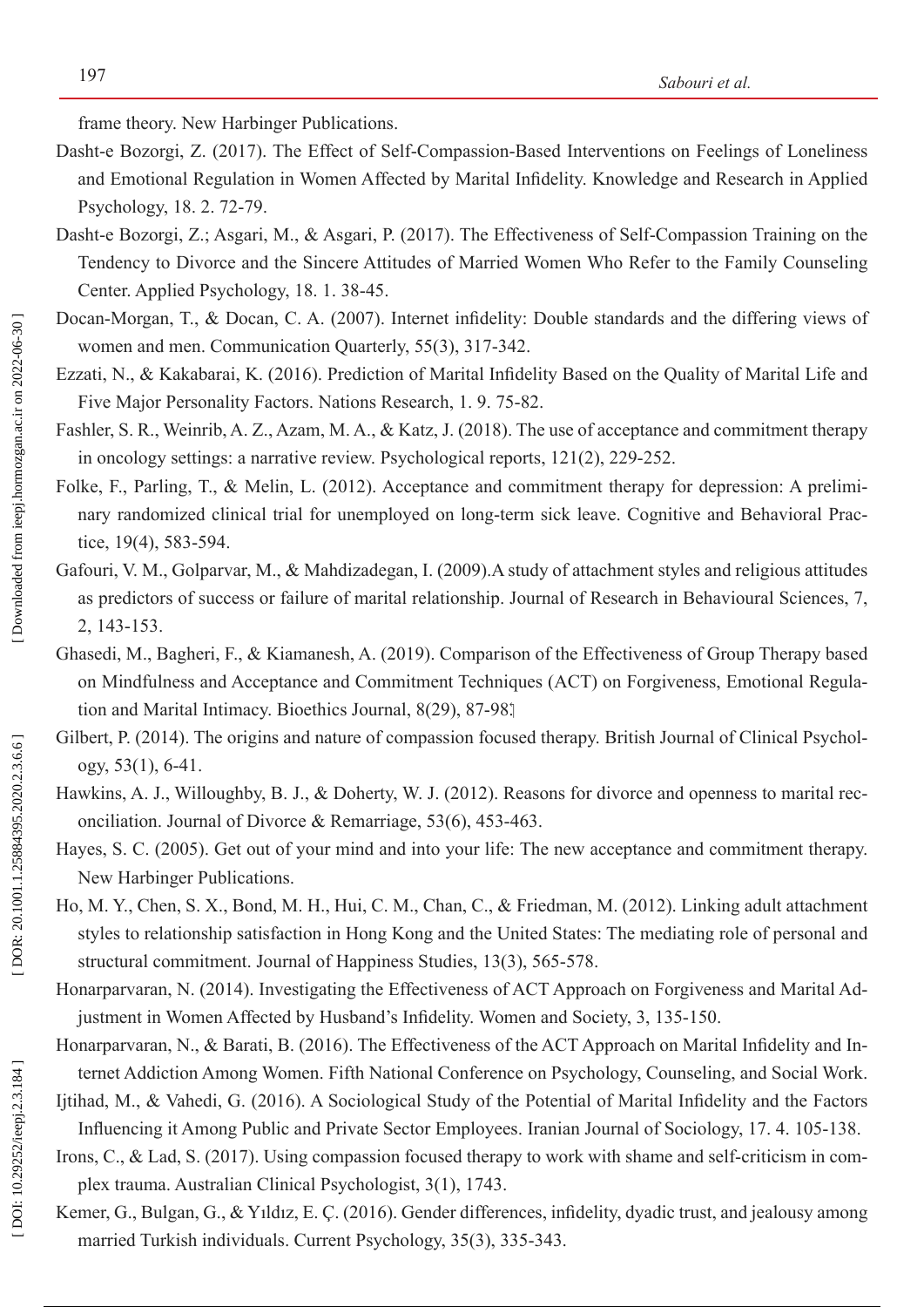- Khayyat, I., Attari, Y., & Karaei, A. (2018). Infidelity Tendency Prediction Based on Personality Traits and Attachment Styles in Married People. Social Psychology Research, 8. 31. 87-102.
- Khodabakhshi Kolaei; A., Basati Motlaq, T., Tajik Ismaili, A., & Rahmatizadeh, M. (2014). Early Maladaptive Schemas and Sincere Attitudes in Unfaithful Married Men. Iranian Journal of Psychiatric Nursing (IJPN), 2. 3. 12-23.
- KhodayariFard, M., Hejazi, E., & Hasaninezhad, N. (2015). The effectiveness of acceptance and commitment consultation (ACT) on self-efficacy and marital satisfaction substance using married women with chil dren. J ApplPsychol Res, 6(2), 61-75.
- López, A., Sanderman, R., Smink, A., Zhang, Y., van Sonderen, E., Ranchor, A., & Schroevers, M. J. (2015). A reconsideration of the Self-Compassion Scale's total score: self-compassion versus self-criticism. PloS one, 10(7), e0132940.
- Marchese Jeanfreau, M. (2009). A qualitative study investigating the decision-making process of women's participation in marital infidelity (Doctoral dissertation, Kansas state university).
- Mofid, V., Fatehizadeh, M., & Dorosti, F. (2017). The Effectiveness of ACT on Depression and QOL of Criminal Women Prisoners in Isfahan. Strategic Research on Security and Social Order. 17-30.
- Mousavi, A. (2015). Predicting the Attitude of Infidelity Based on the Feeling of Loneliness in Married Stu dents. First National Congress on the Healthy Family, Shahid Chamran University of Ahvaz.
- Navab, M., Dehghani, A., & Salehi, M. (2018). The Effect of Group-Based CFT on QOL and Changes in the Goals and Priorities of Mothers of Children with Attention-Deficit/Hyperactivity Disorder (ADHD). Child Mental Health, 5. 1. 127-137.
- Nazari, A., Fallahzadeh, H., & Nazar Boland, N. (2017). The Effectiveness of ACT on Women's Frustration and Marital Quality. Applied Psychology, 11. 3. 354-433.
- Neff, K. D. (2009). The role of self-compassion in development: A healthier way to relate to oneself. Human development, 52(4), 211.
- Neff, K. D., & Beretvas, S. N. (2013). The role of self-compassion in romantic relationships. Self and Identity, 12(1), 78-98.
- Neff, K. D., & Germer, C. K. (2013). A pilot study and randomized controlled trial of the mindful self $\Box$ compassion program. Journal of clinical psychology, 69(1), 28-44.
- Neff, K. D., & McGehee, P. (2010). Self-compassion and psychological resilience among adolescents and young adults. Self and identity, 9(3), 225-240.
- Neff, K. D., & Vonk, R. (2009). Self□compassion versus global self□esteem: Two different ways of relating to oneself. Journal of personality, 77(1), 23-50.
- Nejat, S., Montazeri, A., Holakoui Naeini, K., & Mohammad K, Majdzadeh, S. (2006). Standardization of the World Health Organization Quality of Life Brief Version (WHOQOL-BREF): The Translation and Psychometry of the Iranian Species. The Quarterly Journal of the School of Public Health and Institute of Public Health Research, 4. 4. 1-12.
- Nowak, N. T., Weisfeld, G. E., Imamoğlu, O., Weisfeld, C. C., Butovskaya, M., & Shen, J. (2014). Attractive ness and spousal infidelity as predictors of sexual fulfillment without the marriage partner in couples from five cultures. Human Ethology Bulletin, 29(1), 18-38
- Palmeira, L., Cunha, M., & Pinto-Gouveia, J. (2019). Processes of change in quality of life, weight self-stigma, body mass index and emotional eating after an acceptance-, mindfulness- and compassion-based group